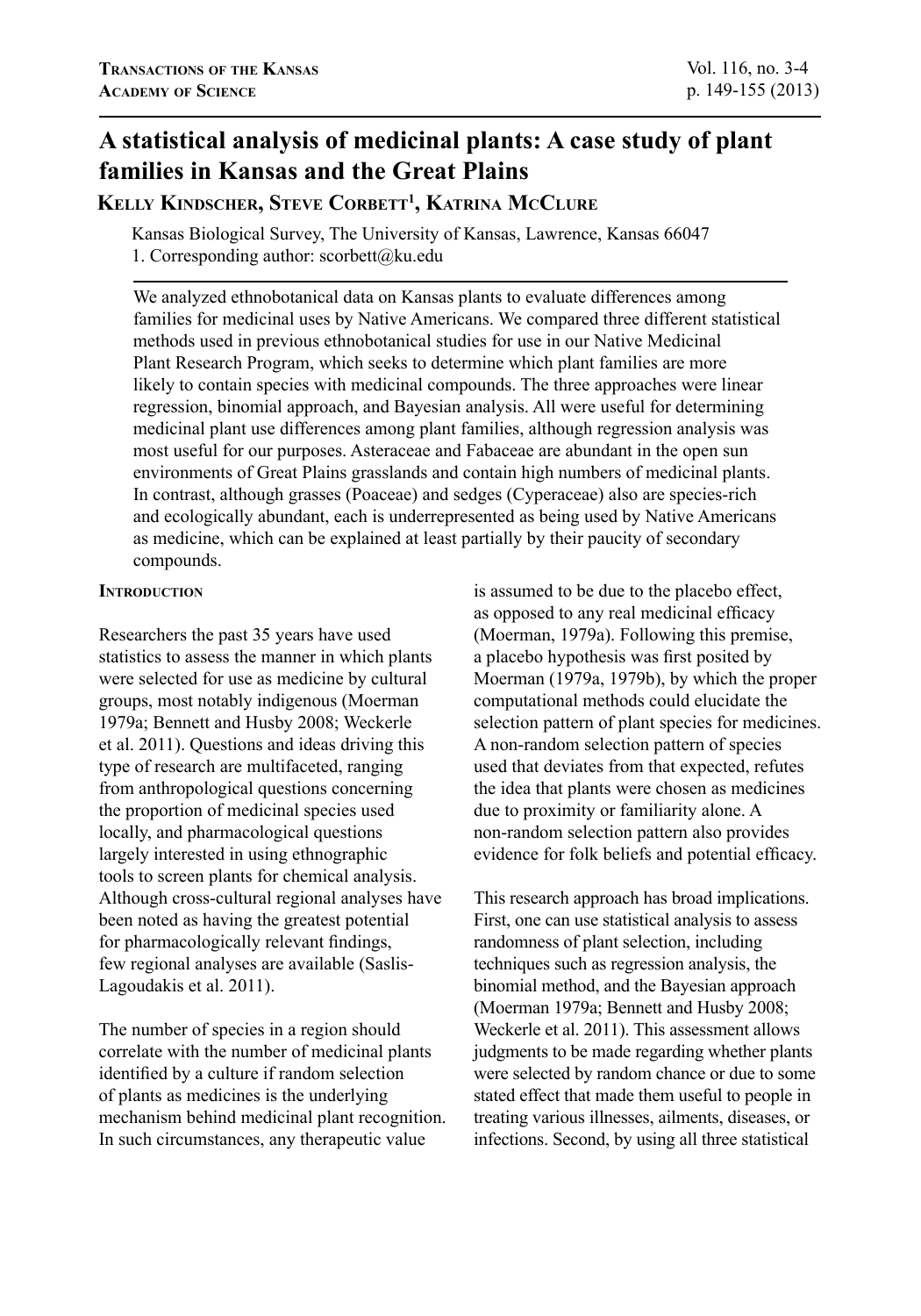methodologies, we can evaluate the efficacy of each type of analysis for the research conducted by the Native Medicinal Plant Research Program, using data from our Prairie Ethnobotany Database of Great Plains plants.

The Native Medicinal Plant Research Program is a collaborative project of the Department of Medicinal Chemistry and the Kansas Biological Survey, both housed at the University of Kansas (see: http://nativeplants.ku.edu). The mission of the program is to promote public understanding of medicinal uses of native Kansas plants and to provide scientific validation of traditional ecological knowledge, that is, we are demonstrating that the vast majority of plants that Native Americans used for medicine had active medicinal constituents. The program began in 2009 as a broad-based search for medicinal compounds in plants native to the Great Plains in the U.S. and has had substantial success (Kindscher et al., 2012; Zhang et al., 2011; Zhang et al., 2012; and Arraya et al. 2012). Plants are collected in the field and targeted species are identified based on ethnobotanical data and relationships to known medicinal plants.

The Native Medicinal Plant Research Program developed the Prairie Ethnobotany Database (PED) to house ethnobotanical information on plants of the Great Plains. The PED contains data similar to that found in the University of Michigan – Dearborn's Native American Ethnobotany database (http://herb.umd.umich. edu/), developed by Dan Moerman – and contains some information directly from that database. Additional data were added from the existing published literature (including Kindscher 1987, 1992; Kindscher and Hurlburt 1998) and from unpublished historical ethnographies. The database currently contains information on over 21,000 medicinal, edible, dye, fiber, and other uses for nearly 1,450 plant species.

### **METHODS**

The statistical methodologies followed Moerman (1979a), Moerman et al. (1999), Bennett and Husby (2008), and Weckerle et al. (2011), and included regression analysis, binomial analysis, and Bayesian analysis, respectively. Bennett and Husby (2008) also conducted a goodness of fit test on the contingency table to examine all plants, an approach also used here. Data on plants identified as being native to Kansas were extracted from the Prairie Ethnobotany Database. We chose Kansas as an appropriate subset not only because we work here, but also because it is a relatively homogeneous bio-geographical area for which we have good data. Identification of plants as native to Kansas was based on lists from the R. L. McGregor Herbarium at the University of Kansas and from the USDA Plants Database (http://plants.usda.gov/). Only those plants identified as being "medicinal" in the ethnographic literature were retained for the analysis. Counts of the number of medicinal plants per family were completed, with a mean expected frequency computed from the number of medicinal plant species per family. This mean expected frequency was used to calculate the expected ranges required of the various statistical approaches. Using the expected frequencies, these statistical methodologies would indicate which families are significantly over- or under-represented with regard to the number of ethnobotanically medicinal species compared to that expected by random chance alone.

## **Results**

A total of 151 plant families, comprising the 2,316 species of Kansas plants (Freeman 2006) were analyzed, of which 426 were identified as having medicinal properties. This included both native and non-native species. The mean frequency of medicinal plant species per family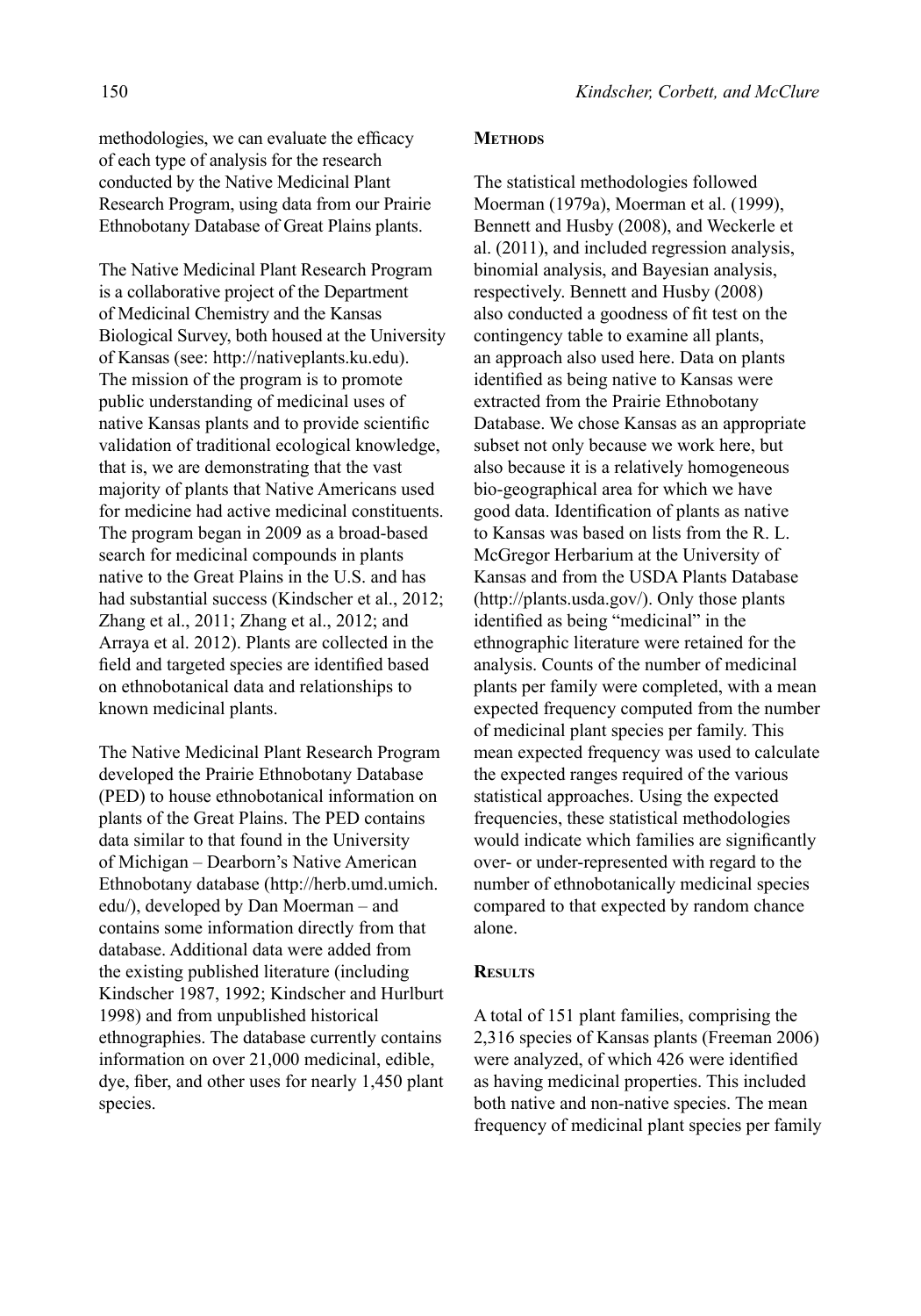| on residuals (Standard deviation of the residual = 4.25; Standard deviation of the standardized residual =<br>$1.14$ ).                                             |        | н Андегою. Гаппез эпомпу что тоэселетно чеманон понгато слросса, п |          |                        |                  |                        |                   |               |  |
|---------------------------------------------------------------------------------------------------------------------------------------------------------------------|--------|--------------------------------------------------------------------|----------|------------------------|------------------|------------------------|-------------------|---------------|--|
| <b>Family</b>                                                                                                                                                       | Total# | <b>Medicinal</b>                                                   | Fit      | <b>Expected</b>        | <b>SE Fit</b>    | <b>Residual</b>        | <b>St Resid</b>   | $\frac{0}{6}$ |  |
| Asteraceae                                                                                                                                                          | 322    | 75                                                                 | 52.5     | 59.2                   | 2.8              | 22.5                   | 6.9               | 0.23          |  |
| Ranunculaceae                                                                                                                                                       | 43     | 23                                                                 | 7.3      | 7.9                    | 0.4              | 15.7                   | 3.7               | 0.53          |  |
| Fabaceae                                                                                                                                                            | 154    | 39                                                                 | 25.3     | 28.3                   | 1.3              | 13.7                   | 3.4               | 0.25          |  |
| Lamiaceae                                                                                                                                                           | 66     | 22                                                                 | 11.0     | 12.1                   | 0.6              | 11.0                   | 2.6               | 0.33          |  |
| Apiaceae                                                                                                                                                            | 46     | 15                                                                 | 7.8      | 8.5                    | 0.4              | 7.2                    | 1.7               | 0.33          |  |
| Cyperaceae                                                                                                                                                          | 142    | $\overline{7}$                                                     | 23.3     | 26.1                   | 1.2              | $-16.3$                | $-4.0$            | 0.05          |  |
| Poaceae                                                                                                                                                             | 261    | 8                                                                  | 42.6     | 48.0                   | 2.2              | $-34.6$                | $-9.5$            | 0.03          |  |
| BINOMIAL ANALYSIS: Families showing the most extreme deviation from the expected for                                                                                |        |                                                                    |          |                        |                  |                        |                   |               |  |
| medicinal use (Statistical significance < 0.05).                                                                                                                    |        |                                                                    |          |                        |                  |                        |                   |               |  |
| <b>Family</b>                                                                                                                                                       | Total# | <b>Medicinal</b>                                                   |          | <b>Expected</b>        |                  | <b>Difference</b>      | <b>PROB</b>       | $\frac{0}{6}$ |  |
| Ranunculaceae                                                                                                                                                       | 43     | 23                                                                 |          | 7.9                    | 15.1             |                        | < 0.001           | 0.53          |  |
| Lamiaceae                                                                                                                                                           | 66     | 22                                                                 |          | 12.1                   |                  | 9.9                    | 0.003             | 033           |  |
| Apiaceae                                                                                                                                                            | 46     | 15                                                                 | 8.5      |                        | 6.5              |                        | 0.015             | 0.33          |  |
| Asteraceae                                                                                                                                                          | 322    | 75                                                                 | 59.2     |                        | 15.8             |                        | 0.016             | 0.23          |  |
| Fabaceae                                                                                                                                                            | 154    | 39                                                                 | 28.3     |                        | 10.7             |                        | 0.020             | 0.25          |  |
| Cornaceae                                                                                                                                                           | 5      | 3                                                                  | 0.9      |                        | 2.1              |                        | 0.046             | 0.60          |  |
| Cyperaceae                                                                                                                                                          | 142    | $\overline{7}$                                                     | 26.1     |                        | $-19.1$          |                        | < 0.001           | 0.05          |  |
| Poaceae                                                                                                                                                             | 261    | 8                                                                  |          | 48.0<br>$-40.0$        |                  | < 0.001                | 0.03              |               |  |
| BAYESIAN ANALYSIS: Families showing the most extreme deviation from the expected for<br>medicinal use (Based on the inferior and superior levels of 0.17 and 0.20). |        |                                                                    |          |                        |                  |                        |                   |               |  |
| Family                                                                                                                                                              | Total# | <b>Medicinal</b>                                                   |          | <b>Inferior Levels</b> |                  | <b>Superior Levels</b> | <b>Over/Under</b> |               |  |
| Cornaceae                                                                                                                                                           | 5      | 3                                                                  |          | 0.222778               | 0.881883<br>Over |                        |                   |               |  |
| Dryopteridaceae                                                                                                                                                     | 12     | 5                                                                  |          | 0.192232               |                  | 0.684222<br>Over       |                   |               |  |
| Ranunculaceae                                                                                                                                                       | 43     | 23                                                                 |          | 0.388472               | 0.675386         |                        | Over              |               |  |
| Salicaceae                                                                                                                                                          | 16     | 6                                                                  | 0.184437 |                        |                  | 0.616716               |                   | Over          |  |
| Apiaceae                                                                                                                                                            | 46     | 15                                                                 |          | 0.208641               |                  | 0.471181               | Over              |               |  |
| Lamiaceae                                                                                                                                                           | 66     | 22                                                                 | 0.231533 |                        |                  | 0.453951               | Over              |               |  |
| Fabaceae                                                                                                                                                            | 154    | 39                                                                 | 0.191206 |                        | 0.327529         |                        | Over              |               |  |
| Asteraceae                                                                                                                                                          | 322    | 75                                                                 |          | 0.190102               |                  | 0.282137               |                   | Over          |  |
| Cyperaceae                                                                                                                                                          | 142    | $\overline{7}$                                                     |          | 0.024459               | 0.098256         |                        | Under             |               |  |
| Poaceae                                                                                                                                                             | 261    | 8                                                                  |          | 0.015826<br>0.059276   |                  | Under                  |                   |               |  |

Table 1. Results from the three different analytical approaches.<br>TREGRESSION ANALYSIS: Eamilies showing the most extreme deviation from the expected, based

was 18.4%, which constituted the expected frequency. The plant families that showed significant (defined in Table 1) deviation from the expected are presented in Table 1.

## **Linear Regression**

Regressing the number of medicinal species per family against total species showed that the numbers of medicinal plants per family differs significantly from that expected from chance,

with an  $\mathbb{R}^2$  of 68.6%. The table shows only those families with residuals and standardized residuals greater than one standard deviation, which is how Moerman et al. (1999) defined significance. The direction of the residuals (positive or negative) indicates whether a family is over- or under-represented regarding the number of medicinal species it contains. Seven families showed significant variation from the expected value. Five of the families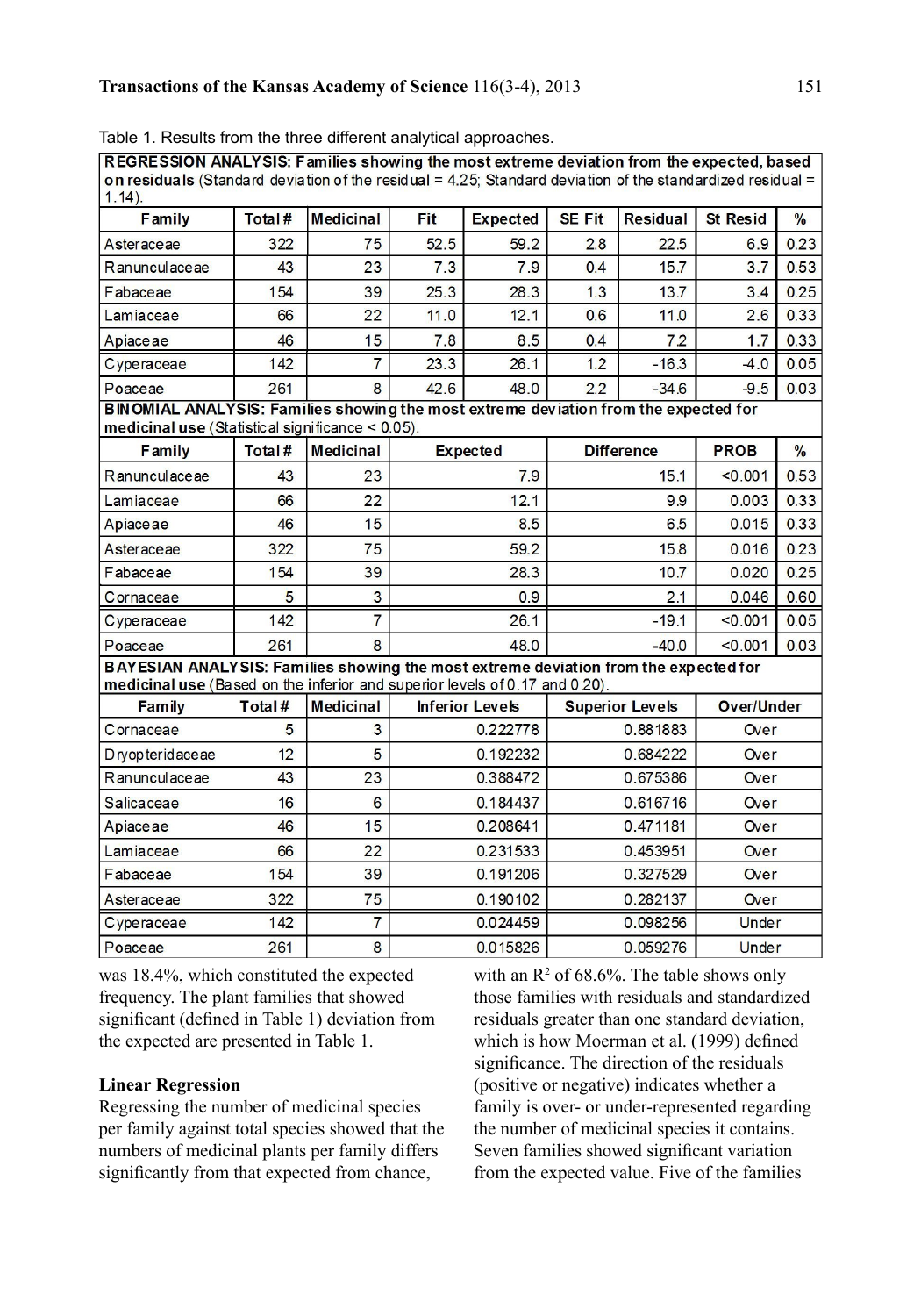

Figure 1. Scatter plot of families plotting medicinal species vs. total species.

had higher than expected frequencies, with Asteraceae having the highest residuals (that is having a greater than average number of medicinal plant species), and two families had lower than expected frequencies. A scatter plot (Figure 1) shows the distribution of species per family and indicates those diverging from the regression line.

## **Binomial Approach**

A contingency table analysis was conducted on the entire model, where a goodness of fit test on the contingency table for Kansas flora revealed a significant departure from homogeneity ( $P = 0.003$ ). This indicated that medicinal species were not evenly distributed among families, consistent with the results from regression.

The binomial approach identified the same subset of families as the regression analysis, but also included Cornaceae as one that deviated significantly from the expected frequency with a high number of medicinal species. Figure 2 shows the medicinal plant percentages for those families. The order of significance differed from that of the regression analysis, with Ranunculaceae being the most

significant, followed by Lamiaceae, with Asteraceae dropping to be the fourth most significant family to be over-represented with medicinal plant species.

### **Bayesian Analysis**

Bayesian analysis identified the same families as regression and binomial analysis, and added Dryopteridaceae and Salicaceae. The order of significance was different as well, with Cornaceae and Dryopteridaceae having greater numbers represented than either Ranunculaceae (top binomial) or Asteraceae (top regression). Asteraceae, being identified by regression analysis as the family most overrepresented, became much less significant. As in the other methods, Cyperaceae and Poaceae had significantly fewer medicinal plant species than expected, with Poaceae having by far the fewest (see Table 1).

## **Discussion**

We found a higher rate of species (18%) in Kansas having medicinal uses compared to those previously documented for North America, which found 12% of species having medicinal uses (Moerman 1979a; Moerman et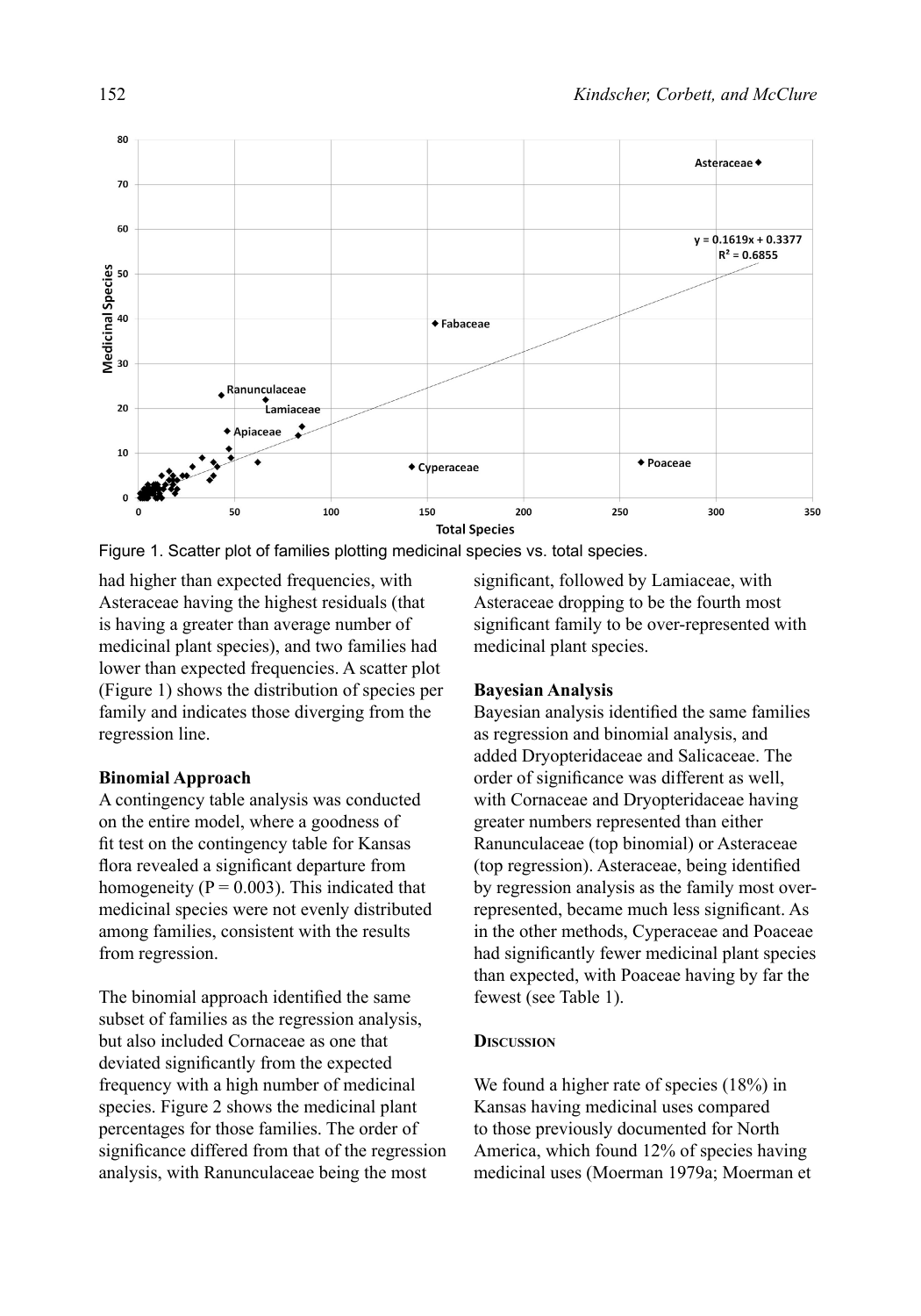

Figure 2. Percentages of medicinal plants per plant family showing those families identified as deviating significantly from the expected rate using binomial analysis.

al. 1999). This result may reflect the facts that we and other researchers have continued to add species and medicinal plant uses to the data set, and the significant levels of ethnobotanical research now occurring in the Great Plains. We also found that some families that were over-represented regarding ethnobotanical usage in Kansas were over-represented across North America in general. Kansas had fewer such families (5 versus 14): Asteraceae, Ranunculaceae, Fabaceae, Lamiaceae, and Apiaceae. In contrast, Moerman (1979a) found the additional families to be overrepresented ethnobotanically in North America: Rosaceae, Pinaceae, Caprifoliaceae, Liliaceae, Polemoniaceae, Chenopodiaceae, Betulaceae, Berberidaceae, and Pyrolaceae. The greater number of families identified by Moerman also reflects the expanse of North America and its significant range of ecological zones and habitats, coupled with significant study and recording of Native Americans uses of medicinal plants.

Asteraceae (with 322 species) and Fabaceae (154 species) are the two largest plant families in Kansas. The Asteraceae have many wellknown genera of medicinal plants in Kansas, including *Echinacea* (coneflower), *Achillea*  (yarrow), *Artemisia* (mugwort/wormwood), *Erigeron* (fleabane), *Solidago* (goldenrods) and *Symphyotrichum* (asters). Fabaceae also has genera with medicinal applications, such as *Amorpha* (leadplant), *Astragalus* (locoweed), *Baptisia* (wild indigo), and *Pediomelum* (prairie turnip). The large numbers of medicinal species in these two families can perhaps be partially explained by the fact that the full light of a grassland habitat, with little shadowing by a canopy, might drive higher than normal levels of photosynthesis and energy capture for the development of metabolically expensive secondary compounds (Bjorkman et al 2011).

Three other families in Kansas (Ranuculaceae, Lamiaceae, and Apiaceae) also are overrepresented. All three are rich in secondary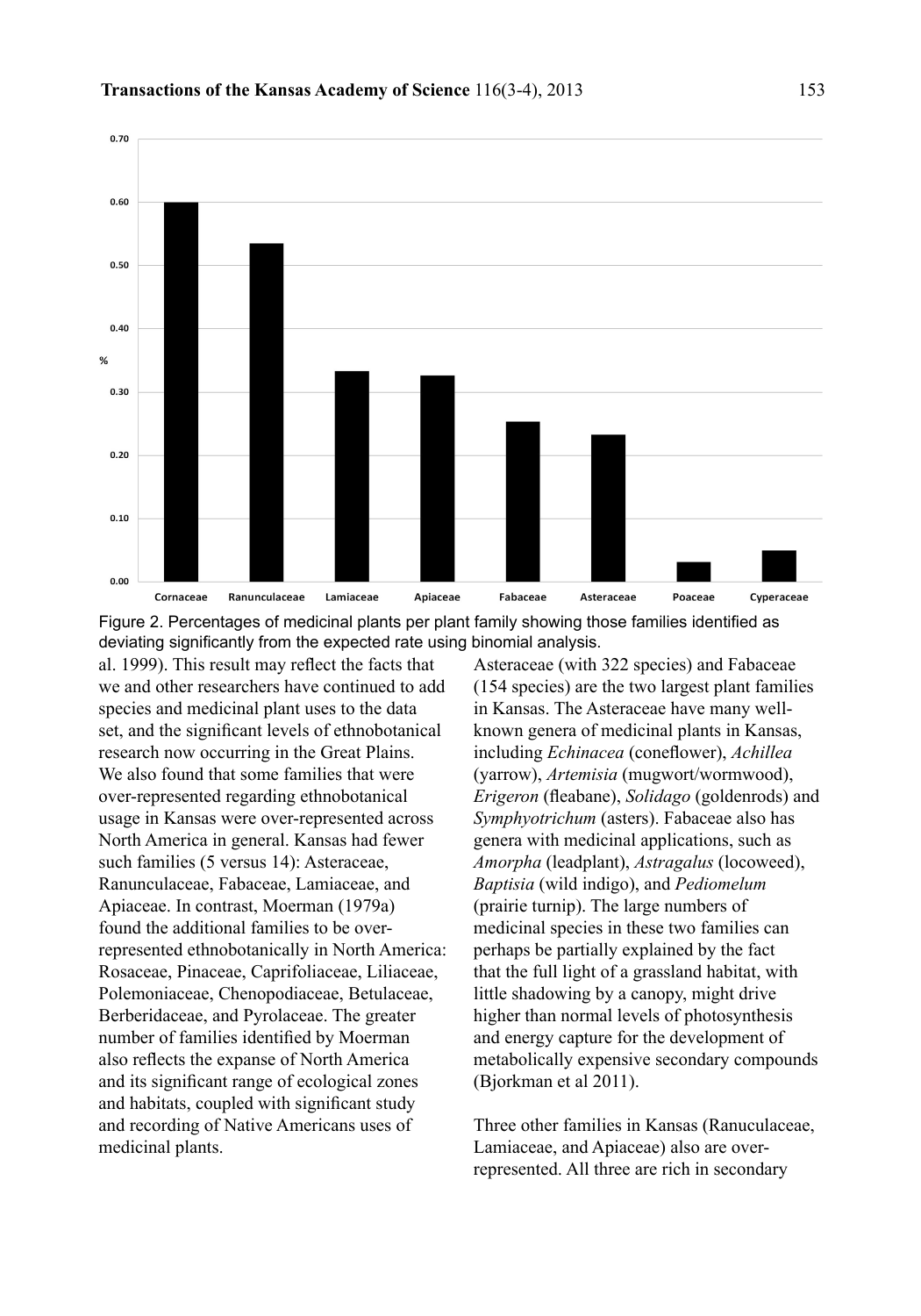metabolites, with several species-rich and important genera, and Kansas is particularly rich with these species because of the open meadow/prairie habitats. For Ranunculaceae the important genera are *Anemone* (windflower), *Delphinium* (larkspur), *Thalictrum* (meadow rue), and such wellknown species as goldenseal (*Hydrastis canadensis*). For Lamiaceae, the important genera are well-known herbal plant groups and include *Agastache* (hyssop), *Hedeoma* (false pennyroyal), and *Monarda* (beebalm). Apiaceae contains a large group of species with herbal/medicinal uses, including *Osmorhiza* (sweetroot). The numbers of species in Kansas for the other families with medicinal uses included Cornaceae (5), Dryopretidaceae (12), and Salicaceae (16). Although the number of species identified with medicinal uses in each is relatively low (3, 5, and 6 respectively), they resulted in high percentages.

It is notable that grasses (Poaceae) and grasslike plants (Cyperaceae) are both abundant and species-rich, yet under-represented in Kansas in their medicinal uses. Moerman (1979a, 1999) also found Poaceae and Cyperaceae to be under-represented medicinally. However, it is known that these families have relatively fewer secondary compounds (Bourgaud et al. 2001). It is widely thought that selection did not favor the evolution of secondary compounds because these families evolved with grazers during the Miocene (Stebbins 1981), have basal leaf growth (rather than from the end of stems as in most species, and have high levels of silica bodies, which deter grazing by many insects and mammals. Given that grasses are abundant in the region, a random medicinal use of species in these families would suggest higher numbers of species used than our analysis revealed. Our analysis confirms that traditional knowledge and medicinal practices of Plains Indians were not just based on ceremony or proximity and profusion, but were indeed based on efficacy.

Plains Indians were not oblivious to grasses, however. The onset of growth of grasses such as *Hesperostipa comata* (needle-and-thread grass) often coincided with the best time for hunting buffalo cows, for instance (Johnston 1987). In this case, Plains Indian knowledge of these grasses was utilitarian and based on a valid relationship. There is no reason to assume that their knowledge of medicinal plants was any less valid.

All three statistical methods identified some plant families as having more medicinal plant species than expected. Bayesian analysis was the most inclusive method of the three, whereas regression analysis was the most exclusive. Regression analysis tended to exclude small families containing few total species, as noted previously (Bennett and Husby 2008; Weckerle et al. 2011; Moerman 2012). For the purposes of the Native Medicinal Plant Research Program, all statistical approaches are useful. The most efficacious method would be the regression analysis originally proposed by Moerman. We would be more likely to target collections in a family with many medicinal species, with the expectation that such a family includes a relatively high number of medicinal species, providing us with more species to examine chemically.

We would be more likely to examine nonmedicinal plant species for active compounds from the families identified as over-represented using the regression method. Though the Cornaceae, Dryopteridaceae, and Salicaceae all showed a high percentage of medicinal plants, the overall numbers of species are low, and in fact they all have fewer total medicinal plant species than the larger Cyperaceae and Poaceae families, which show lower than expected numbers of medicinal plants. Thus a strategic application of our analysis would be to focus the study of Great Plains medicinal plants on the Asteraceae and Fabaceae.